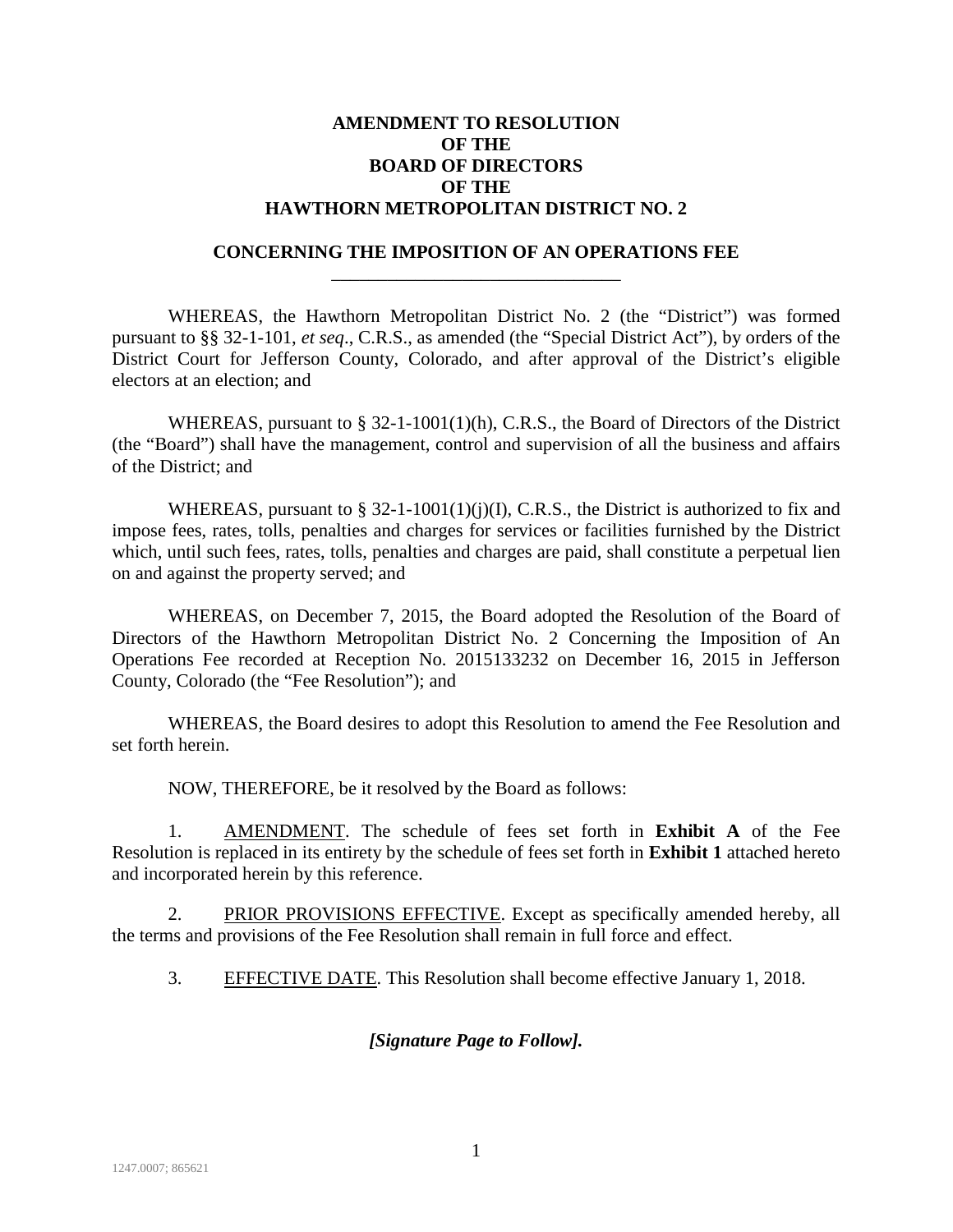ADOPTED this 4<sup>th</sup> day of December, 2017.

HAWTHORN METROPOLITAN DISTRICT NO. 2, a quasi-municipal corporation and political<br>subdivision of the State of Colorado

Cer of the District Off

ATTEST:

APPROVED AS TO FORM:

WHITE BEAR ANKELE TANAKA & WALDRON Attorneys At Law

General Counsel to the District